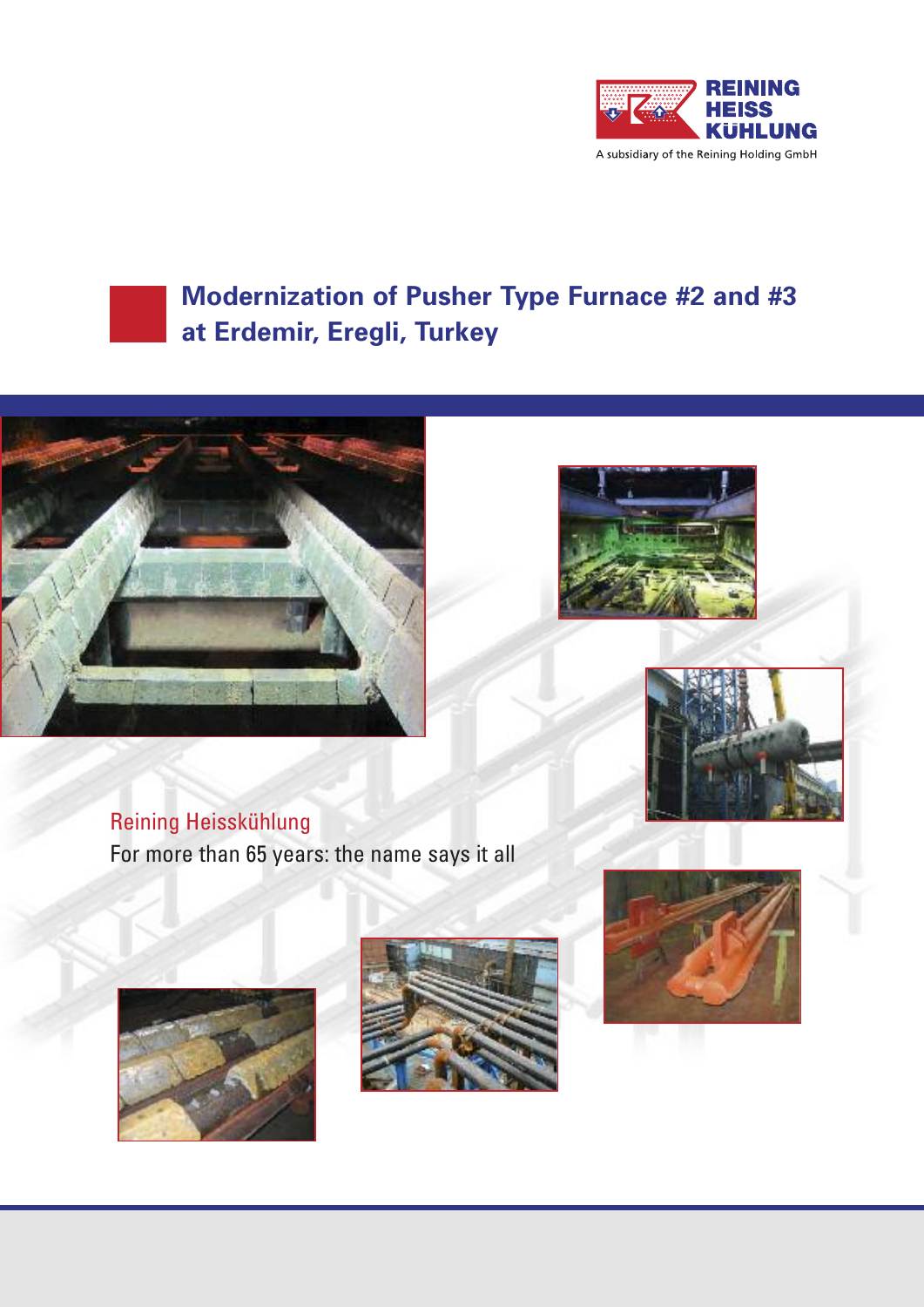# **Pusher Type Reheating Furnace Modernization**

PTF #2 and #3 at Erdemir, Eregli, Turkey

The iron and steel company Erdemir operates three pusher type furnaces within their 2nd hot strip mill at Eregli, Turkey. The furnaces are used for reheating of slabs for coil production.

#### **Challenge**

Before modernization the pusher type furnaces #2 and #3 were the bottleneck of the 2nd hot strip mill production line. The overall aim was the increase in productivity of the hot strip mill and therefore the increase in productivity of the furnaces #2 and #3.

The strategy consists mainly of three key points:

- **Improvement of product quality**
- $\blacksquare$  Increasing of the furnace working capacity
- reducing of repair and maintenance efforts

The improvement of the product quality was the main goal of the project to reduce the reject quota in the production process. For that purpose the surface defects on the coil caused by scratches that occur during the furnace campaign had to get minimized as well as the thickness deviations caused by temperature inhomogeneity of the slab.



These inhomogeneities happen along the length and thickness of the slab and are further caused by the skid mark effect.

For the increasing of the furnace capacity a higher throughput is necessary. To yet reduce the specific energy costs the reheating of the slabs had to take place in a more efficient way with minimized energy losses in the cooling system, the offgas and the furnace walls.



Erdemir factory site in Eregli, Turkey

To drop the repair and maintenance costs and to maximise the availability and production time of the furnaces the service live of maintenance intensive parts like the skid system and the refractory had to get increased. Especially serious vibrations of the skid system that occur during the charge of thick slabs should get reduced. To detect the state of the furnaces and to define the guarantee values for the modernization a performance test was carried out before and after the furnace revamping. Therefore a reference slab was equipped with thermocouples and a data logger and sent through the furnace.

A more detailed description of the performance test is stated on the next pages.

Coil storage area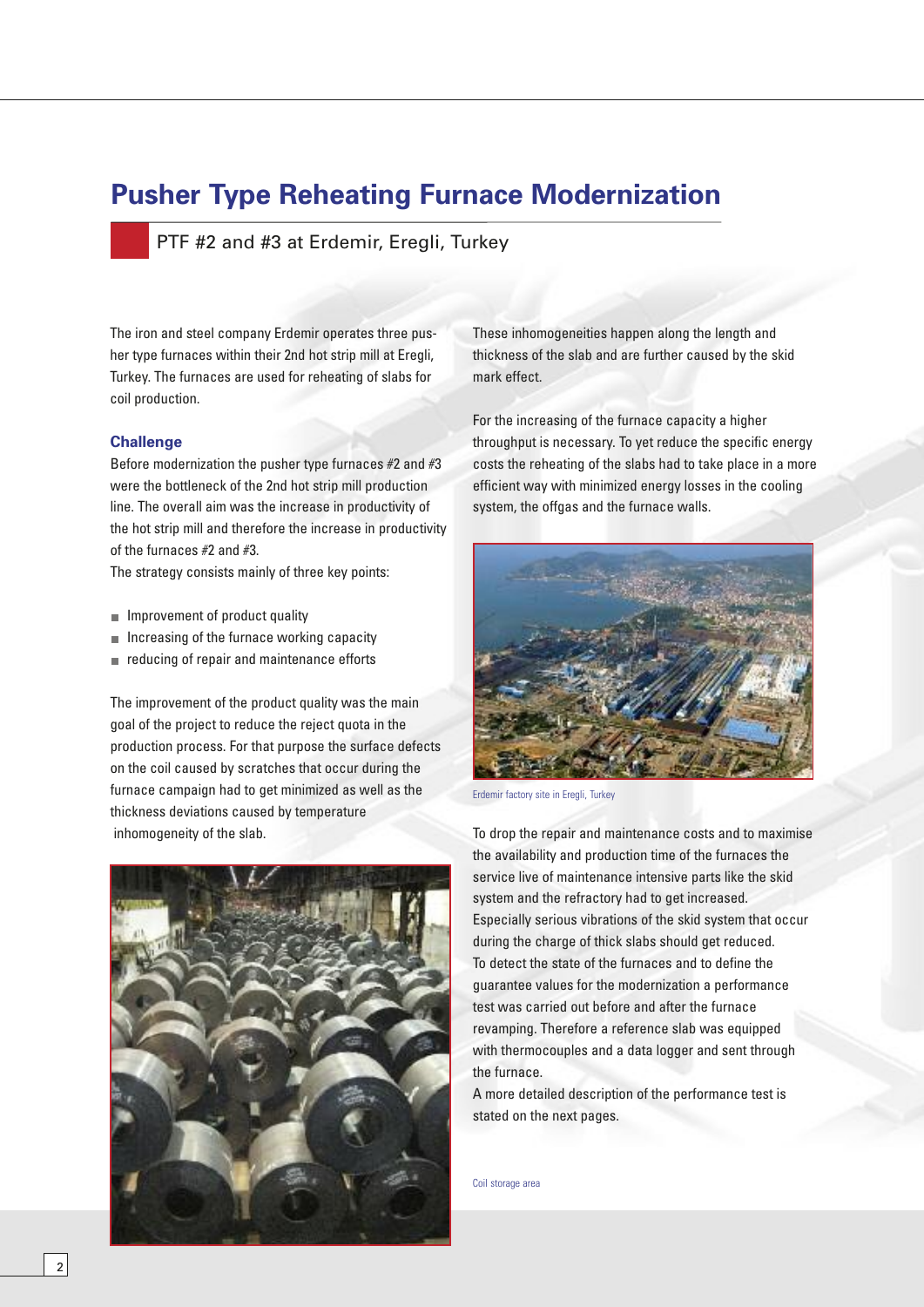#### **Strategy and solution**

A key step of the project was the removing of the ceramic hearth of the soaking zone. The hearth was identified as responsible for scratches which caused surface defects on the coils. On PTF #2 the rear part of the burner bridge and on PTF #3 the whole burner bridge was removed. The so gained volume of the soaking zone is now used for an additional heating area equipped with 2x2 new long flame side wall burners at PTF #2 and 2x6 flameless side wall burners at PTF #3. Despite the total available power is higher than before the revamping, the designed working point is lower than the original installed power.

To control the new burners Level 1 control programs have been created and adapted to the existing control system. Furthermore Level 2 heat optimization models are renewed and taken into operation. The aim of the heat optimization is the increase of efficiency and the reduction of the specific energy costs.

In that new soaking zone the 8 skids are extended and featured with an offset to change the position of contact between riders and slab to reduce the skid mark effect and to improve temperature homogeneity.

In addition to that new design high cobalt alloyed riders with an increased distance between skid pipe and slab have been mounted in the soaking zone. For further homogeneity improvement the skids in the preheating and heating zone are equipped with metallic riders.



Prefabrication of skid pipes



Installation of the steam drum

The whole skid system is reinforced and cooled by means of the REINING evaporating cooling system (ECS) in a natural circulation.

Modular type of high efficient skid pipe refractory is used to enable easy replacement and long service time. Another aim was to reduce the serious skid vibrations at the entry of the furnace. For that purpose the carrier tubes of the skid system have been connected with a new tie back construction directly to the foundation of the pusher. To reduce pressure drop and heat losses in the furnace the old motor driven door was replaced by a new hydraulic driven door without water cooling. During the 30 years lasting operation period the load carrying bottom steel construction has been wear out through corrosion, wherefore this structure has been renewed as well.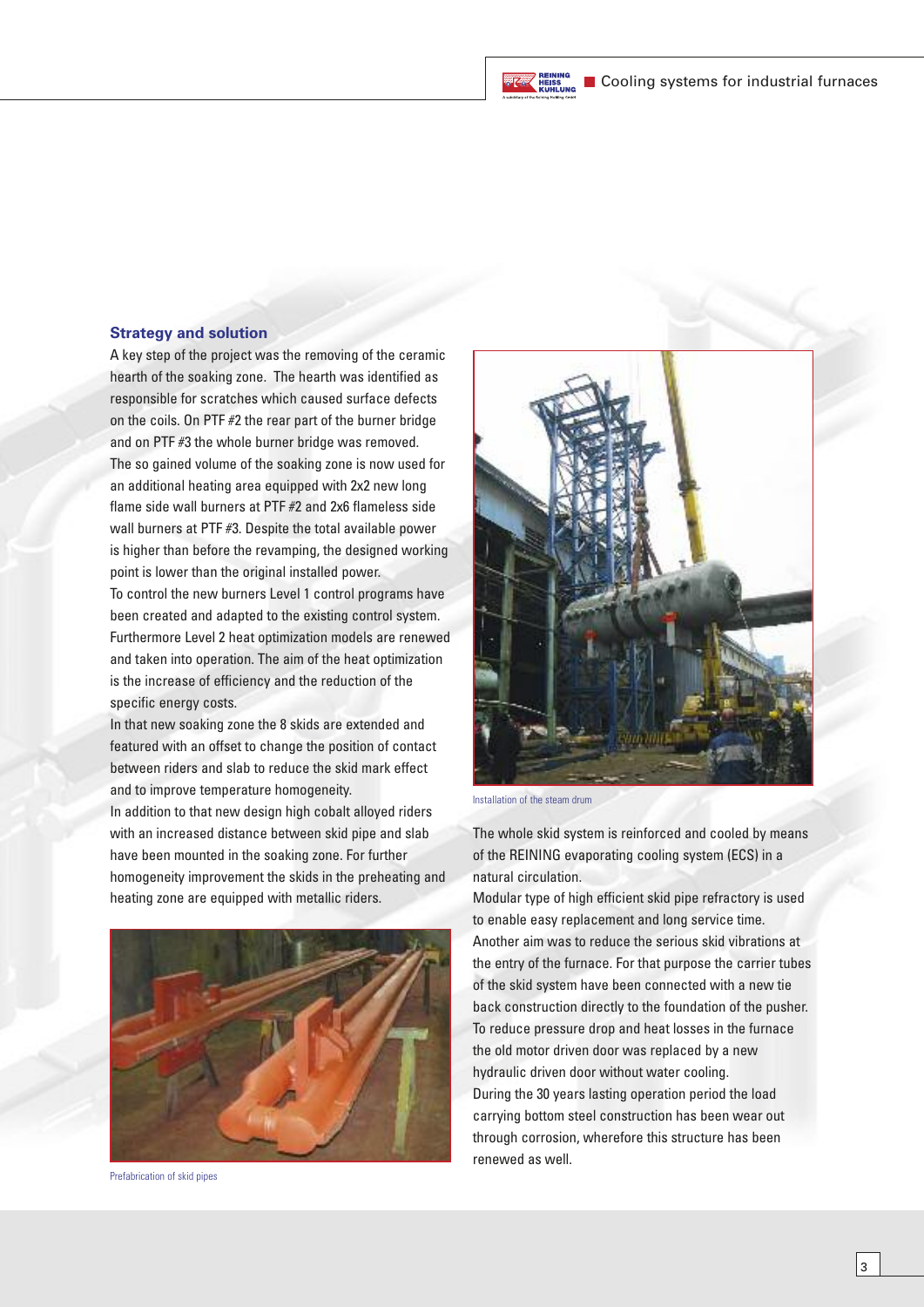## **Pusher Type Reheating Furnace Modernization**

PTF #2 and #3 at Erdemir, Eregli, Turkey

#### **Performance Results**

After recommissioning a performance test was carried out in the same way as before. The comparison of the results shows improvements on all aspects. The guarantee values are all met or even outperformed.

The accomplished modifications lead to a very homogeneous temperature distribution in thickness and length of the slab. The skid mark effect is reduced significantly up to 75 % - 80 %.

All critical parameters which determine the quality can be realized now in a narrow tolerance gap. The scratches that occur from the old ceramic floor of the soaking zone are reduced by approx. 80 %.

With these improvements the reject quota of the coils due to thickness deviations and due to surface defects is extremely reduced.

The overall more efficient energy usage leads to a reduction of the specific fuel consumption to reheat one ton charge by 10 % - 16 %. The new tie back construction reduces the vibrations that occur during slab charging significantly.



Due to that also damages of the refractory have been reduced. Besides this the lifetime of the skid system is increased as the new reinforced design is based on a fatigue strength calculation and due to eliminated corrosion and erosion problems (see ECS).

In the soaking zone the regularly ceramic replacement is eliminated and hence the maintenance costs and efforts are reduced.

The above mentioned long service life of the entire furnace system will bring the advantage of high availability of the furnaces with less maintenance periods and more production time.

Before modernization especially the thickness distribution along the length of the coils was kept in a predetermined gap. Taking this issue into consideration due to improvement of the skid mark effect the furnace working capacity has been increased by about 13-18 %.

According to customers statement the improvements on both furnaces lead to a total capacity increase of 10 % in the 2nd hot strip mill at Erdemir.

As an welcomed by product the cooling system of each furnace delivers approx. 10-15 t/h saturated steam into a 16 barg steam net.

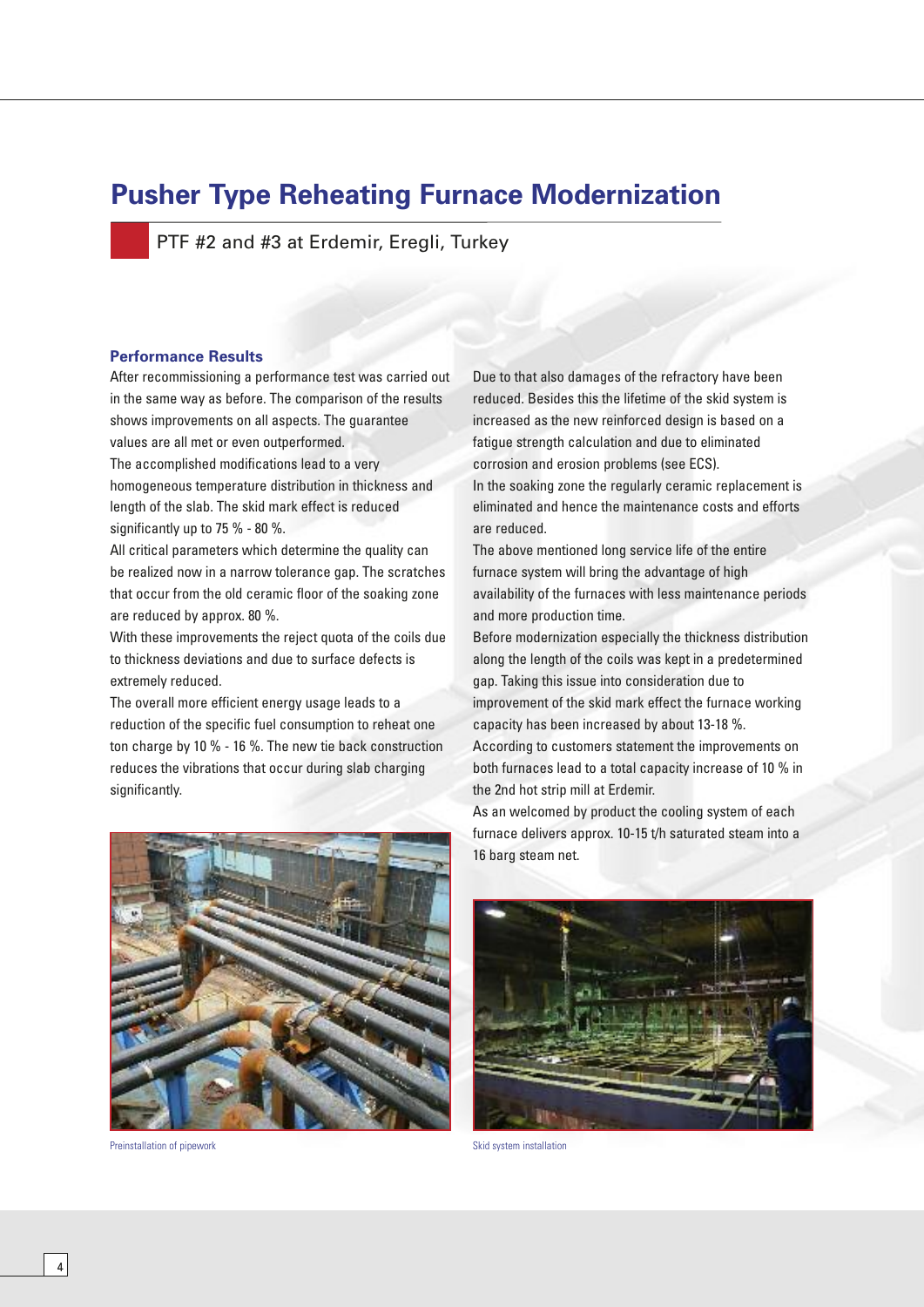

Skid system with new refractory shortly before recommissioning

#### **Evaporating Cooling System (ECS)**

- no water based corrosion problems inside skid pipes due to use of treated boiler water
- $\blacksquare$  no gasside corrosion due to operation above the dew point temperature
- **Example 1** less primary energy consumption due to smaller temperature difference between furnace atmosphere and cooling medium of skid pipe (reduction of cooling system related heat losses by 10-15%)
- each point of the cooling circuit has the same constant temperature independent from thermal load that leads to reduction of thermal stress in material
- $\blacksquare$  natural circulation = no circulation pumps, saving of electrical power
- use of steam

#### **Rough project schedule**

From contract award up to hot commissioning the modernization projects were realized within approx. 10 month considering following main steps:

- $\blacksquare$  ~ 9 month for engineering and prefabrication
- $\blacksquare$  ~ 2 month of pre installation
- $\blacksquare$  ~ 1,5 month furnace shutdown incl. cold and hot commissioning Hot commissioning PTF #2: May 2012

Hot commissioning PTF #3: June 2014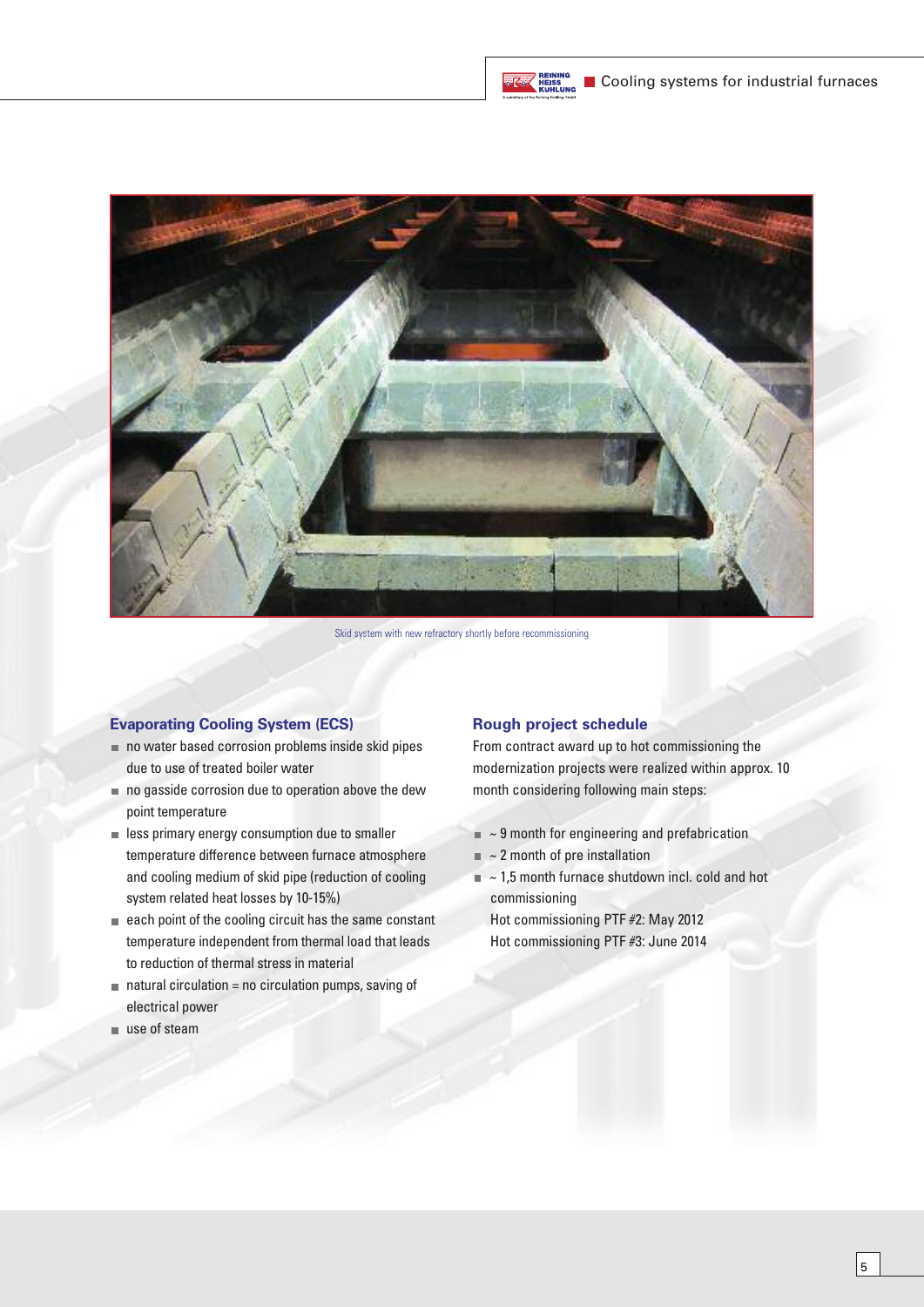## **Performance test**

Guarantee values measurement and determination

#### **Performance Test**

6

For the performance test a test slab has been equipped with thermocouples and a data logger and sent through the furnace.

The measurement equipment was insulated properly to survive the high temperatures. The test was executed before and after the revamping under similar furnace operation conditions. The furnace had to work in a

and a thickness of 225 mm and was made of low carbon steel. It was heated from 20°C to approx. 1.200°C.

In the picture below the position of the thermocouples is visible. Every position has a thermocouple at the top, the core and the bottom to measure the temperature distribution across the slab thickness. To obtain the



Prepared test slab with thermocouples and data logger is about to enter the furnace

continuous and stationary production and prior to the test at least 8 h on the same temperature set point level. The acceptance test was done in accordance to German standart VDEh No.545 including a tolerance on all data of 5 %. The test slab had a length of 12.000 mm, a width of 1.280 mm temperature homogeneity along the slab a positioning at Pos.1 and at Pos.2 is necessary. Pos.3 is located above a skid pipe to indicate the skid mark effect that is calculated with the temperature difference of the bottom thermocouples:

Skid mark effect = min{Pos.1;Pos.2} - Pos.3



One thermocouple in the middle above the slab measures the furnace temperature.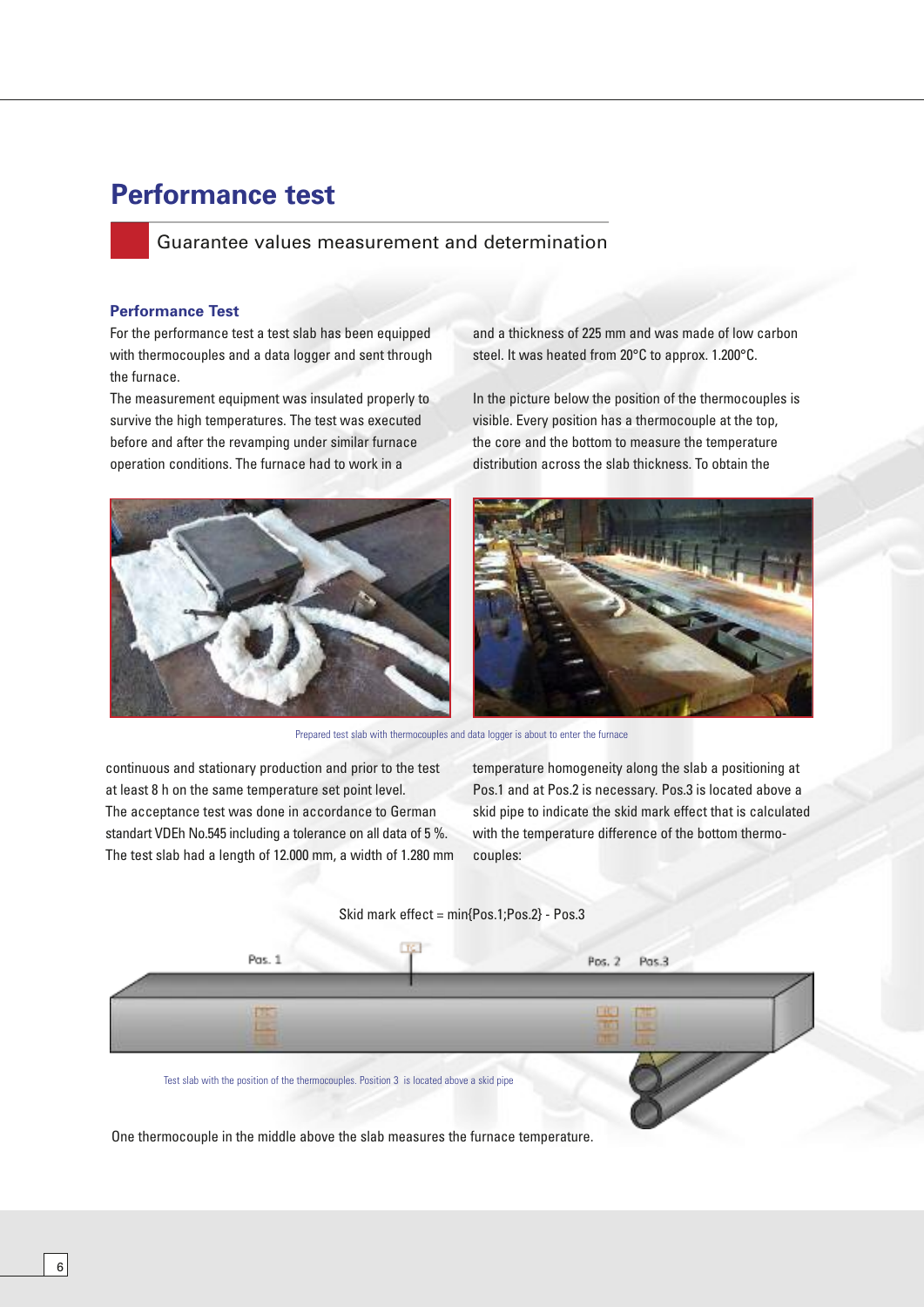**EXAMPLE SEINING**<br>KÜHLUNG Cooling systems for industrial furnaces

 $\vert$ <sub>7</sub>

As already mentioned the skid pipes are featured with an offset at the transition to the soaking zone. After passing the offset, Pos. 3 is no longer located in the shadow of the skid. Now that area of the slab is undisturbed and gets no longer cooled with the result of an appropriate reduced skid mark effect. This is visible in the graphs on the next page.



Skid pipe offset in the soaking zone and change from double-round-pipe with metallic riders to rectangle pipe with special high cobalt alloyed riders



The test slab gets taken off the hot roller table to remove the measurement equipment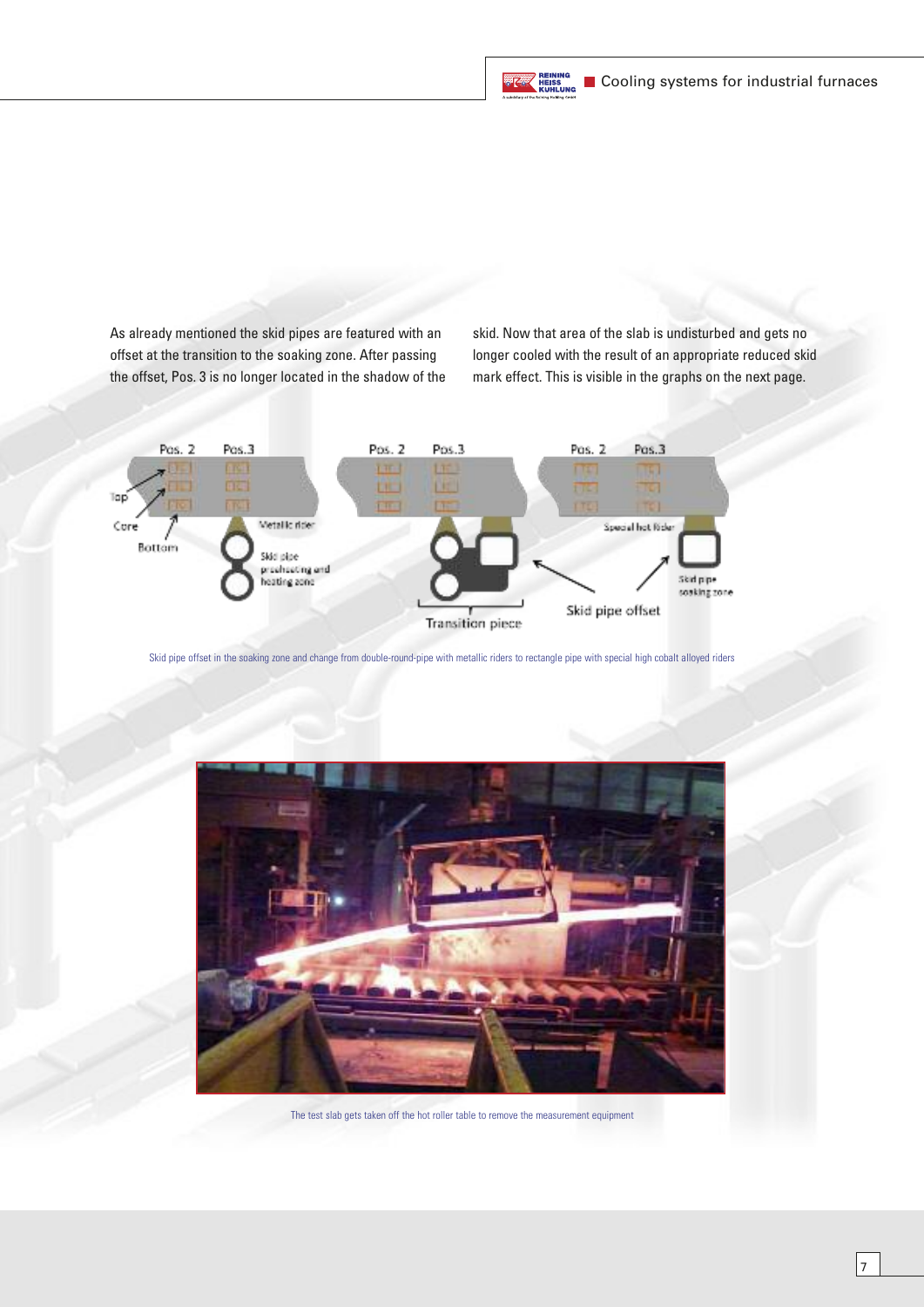# **Typical Slab Temperature Differences**

Performance test measurements PTF #3

## **PTF #3 before revamping**



Slab temperature difference between top and core & between bottom and core during furnace campaign before revamping. Measurement at pos.2 (undisturbed point, no skid shadow)



Slab temperature difference between top and core & between bottom and core during furnace campaign before revamping. Measurement above skid pipe at pos.3.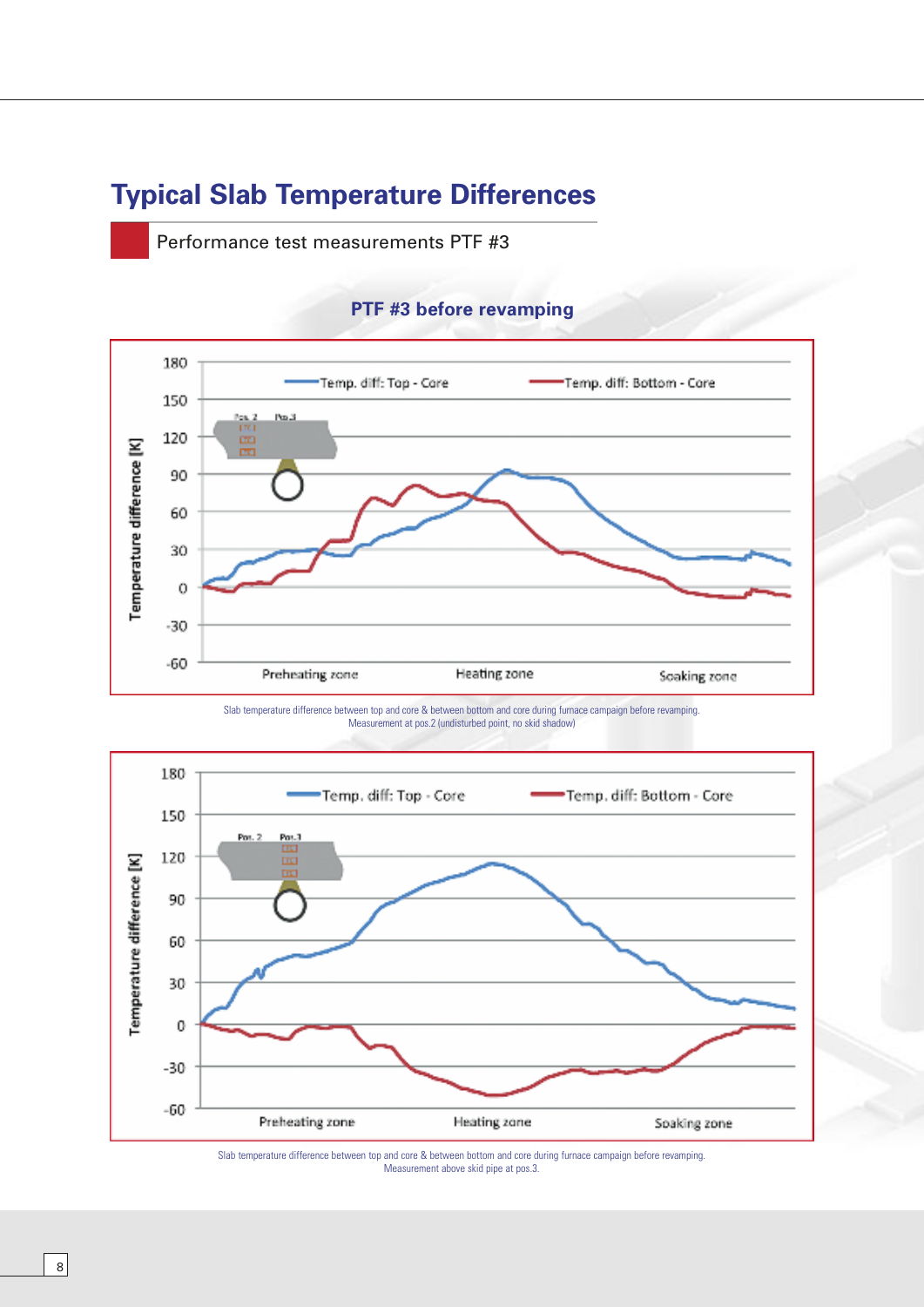**EXAMPLE SEINING**<br>KÜHLUNG Cooling systems for industrial furnaces



### **PTF #3 after revamping**

Slab temperature difference between top and core & between bottom and core during furnace campaign after revamping. Measurement at pos.2 (undisturbed point, no skid shadow)



Slab temperature difference between top and core & between bottom and core during furnace campaign after revamping. Measurement above skid pipe at pos.3.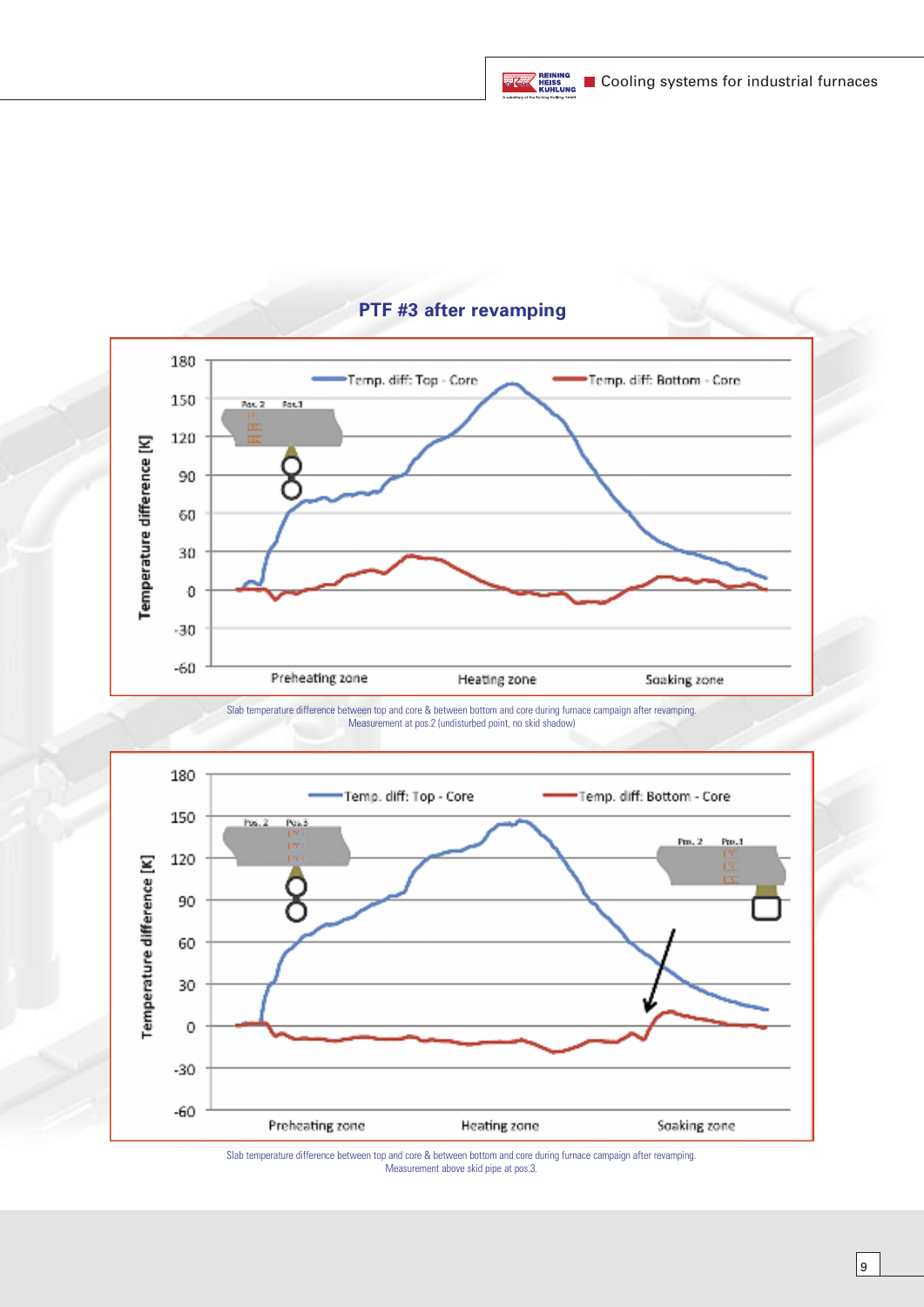# **Furnace Layout Drawings**

PTF #2 and #3 bevore and after revamping

## **Layout PTF #2**





driven door, modular refractory, replacement of bottom steel structure.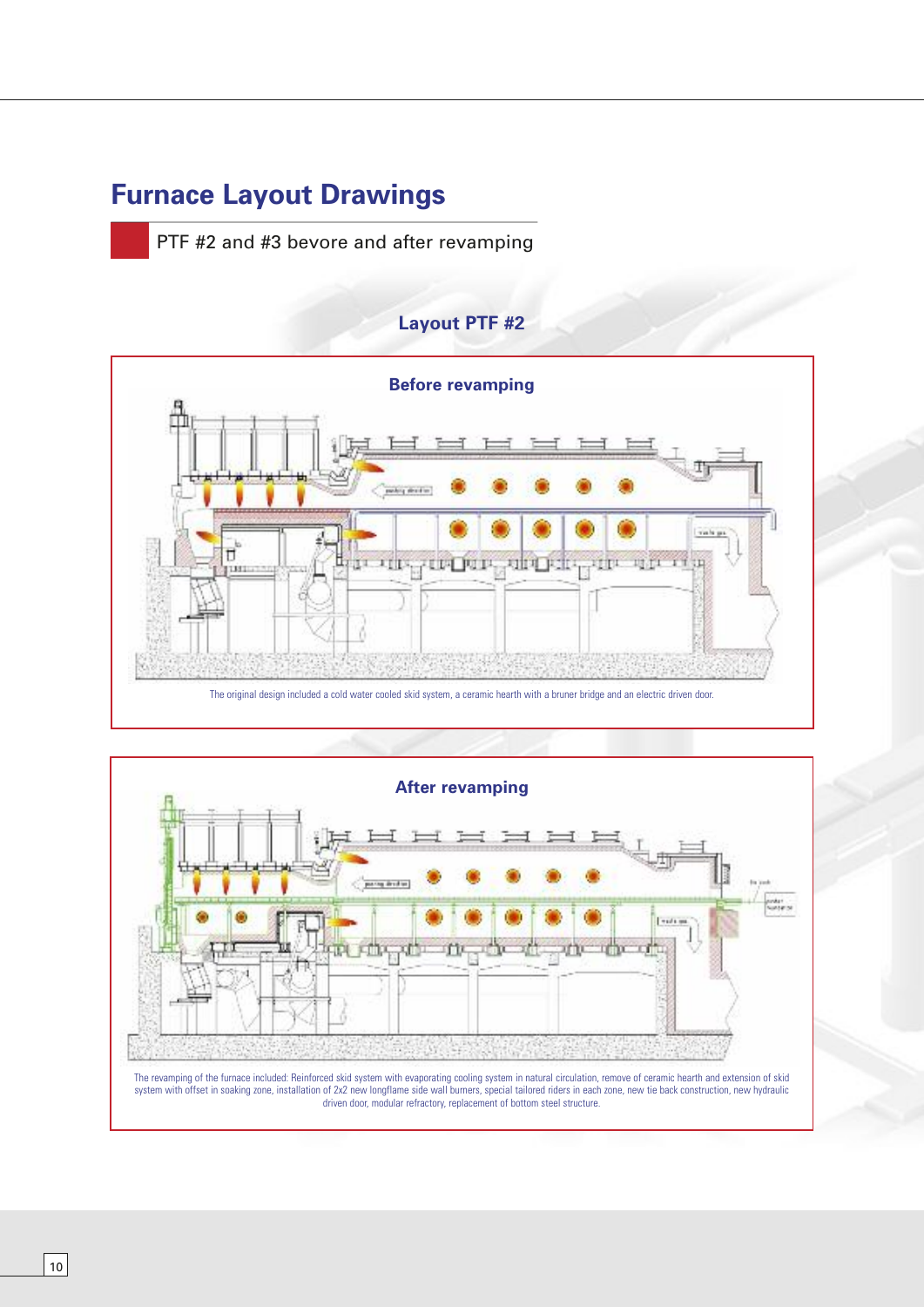**EXAMPLE SEINING**<br>KÜHLUNG Cooling systems for industrial furnaces



The revamping of the furnace included: Reinforced skid system with evaporating cooling system in natural circulation, remove of ceramic hearth and burner bridge and extension of skid system with offset in soaking zone, installation of 2x2 new flameless side wall burners, special tailored riders in each zone, new tie back construction, new hydraulic driven door, modular refractory, replacement of bottom steel structure.